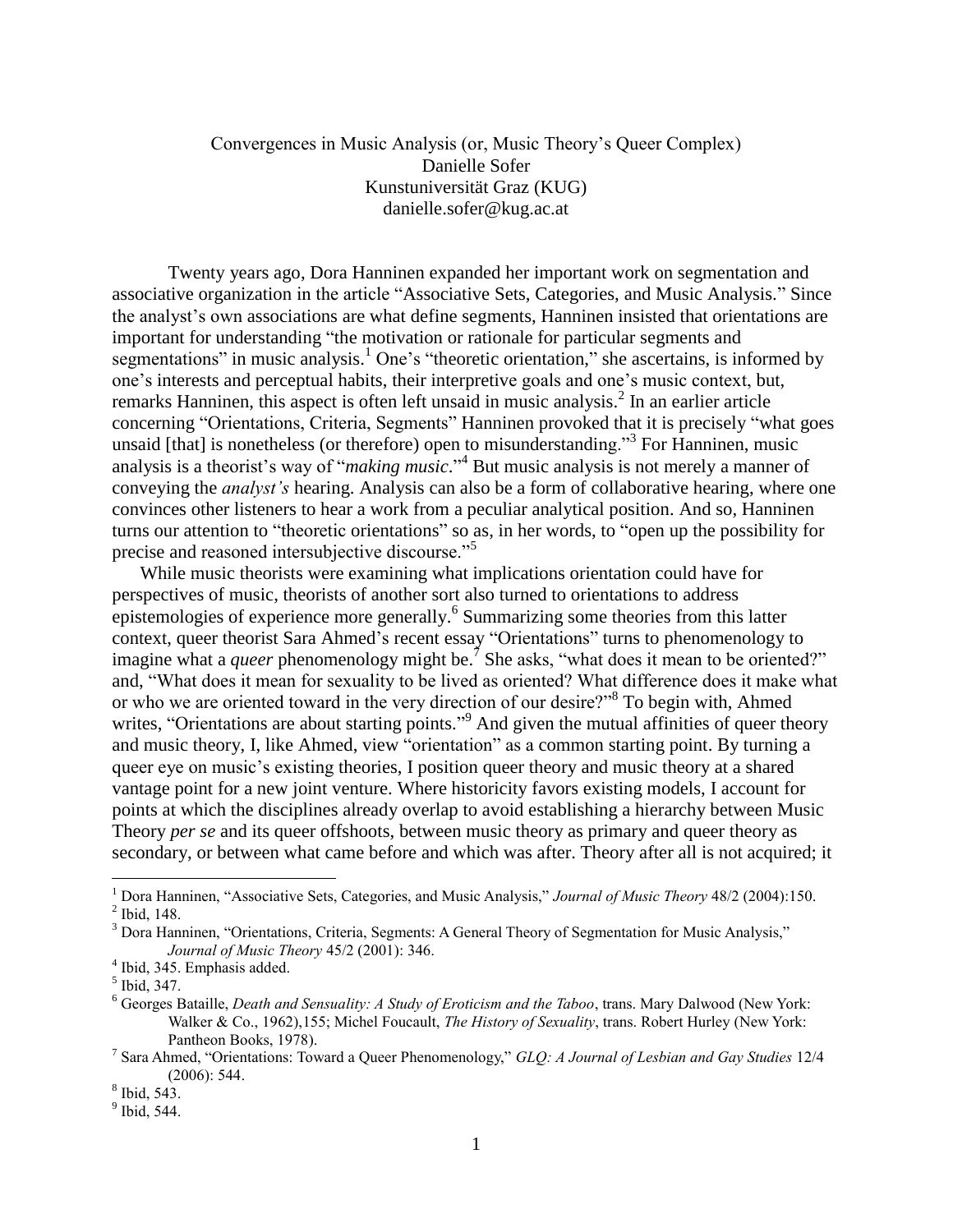is always in the making. It is continuous but also continual, where each theoretical vantage *point* serves as a *field* of convergence or departure, of continuity and discontinuity.

Orientations concern directions, but also *dimensions*. <sup>10</sup> Points of orientation are analogous to what David Lewin terms "EVents of perception," in his investigation "Music Theory, Phenomenology, and Modes of Perception.<sup>"11</sup> In the perceptual ConteXT, the EVent is an objectification of an element, whether musical or otherwise, it is a temporary freezing of time to explore one fracture point in all of its dimensions. We may choose to focus on a single "tone," as Edmund Husserl does, or we may focus on a smaller point of contact, on the "acoustical quanta" otherwise known as the grain, the smallest perceivable particle of sound.<sup>12</sup> Barry Truax is an electroacoustic composer who, since the 1970s, has worked almost exclusively with grains, and here I'll take a brief detour to explore Truax's *Song of Songs* from 1992 as one place for converging orientations.

Curtis Roads's book *Microsound* (2001) defines "A grain of sound…[as] a brief microacoustic event, with a duration near the threshold of human auditory perception, typically between...(1 to 100 milliseconds)."<sup>13</sup> When composing with grains, sounds are digitally sampled at a very high rate to isolate between 1000 and 2000 grains per second. As with any sound, each grain is characterized by an envelope—Attack, Sustain, Release. In granular synthesis, the composer reintroduces these click-length grains through various ramps and presets; the manner of interpolation determines the duration, pitch, amplitude, and timbre of the resulting sound. When grains with the same pitch repeatedly overlap in **pitch-synchronous** granular synthesis, we perceive the sound as though it were stretched out from Ba to Ba-a-a-a. Whereas introducing gaps between successive grains produces anything from crackling pops to a round specular cloud. Alternatively, we can combine these, expanding the gaps between successive grains at variable increments to produce a recurring pattern, i.e. rhythm, or we can combine the synchronous and quasi-synchronous techniques to give the impression of a sonic "pulling apart."

Truax's first explorations of granular synthesis began with the work *Androgyny* (1978), and he later developed his technique in *Androgyne, Mon Amour* and *Twin Souls* from '97, in the electroacoustic opera *Powers of Two* (1999), and in *Song of Songs*, for oboe d'amore, English horn, two digital soundtracks and computer graphic images, which I'll introduce here but I explore in greater detail in my dissertation. Traux says that the time-shifting introduced in *Song of Songs* "[prolongs] the sounds into sustained timbral textures," which allow listeners to engage more closely with sound.<sup>14</sup> He further explains that this engagement imbues sound with a "sensuousness, if not an erotic quality...." And when applied to texted speech, he writes, "a word becomes a prolonged gesture, often with smooth contours and enriched timbre. Its emotional impact is intensified and the listener has more time to savour its levels of meaning."<sup>15</sup> I'll now play an example from the movement "afternoon" in *Song of Songs,* aside from prolonging the

<sup>&</sup>lt;sup>10</sup> Edward Casey, *The Fate of Place: A Philosophical History* (Berkeley: University of California Press, 2013); Edward Casey, *Getting Back into Place: Toward a Renewed Understanding of the Place-World* (Bloomington: Indiana University Press, 2009).

<sup>11</sup> David Lewin, "Music Theory, Phenomenology, and Modes of Perception," *Music Perception: An Interdisciplinary Journal* 3/4 (1986): 327-392.

<sup>&</sup>lt;sup>12</sup> Edmund Husserl, *The Phenomenology of Internal Time Consciousness*, trans. J.S. Churchill (Bloomington: Indiana University Press, 1964).

<sup>13</sup> Curtis Roads, *Microsound* (Cambridge, MA: MIT Press, 2004), 86.

<sup>14</sup> http://www.sfu.ca/~truax/gsample.html

<sup>15</sup> http://www.sfu.ca/~truax/songs2.html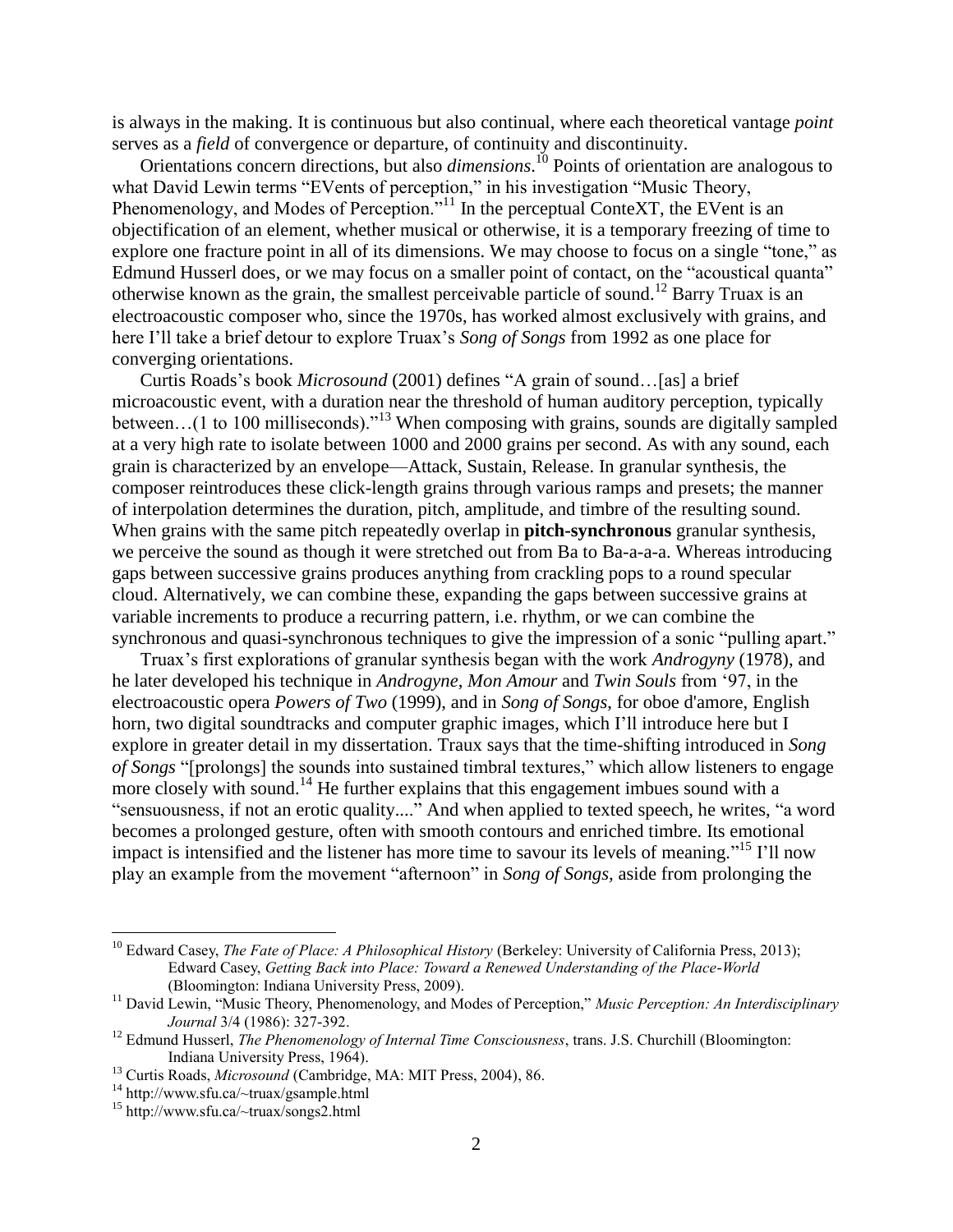speech, notice how the voice interweaves with the sounds of chirping crickets and cicadas. The composer evokes his own associations here to the erotic Mediterranean climate.

*Song of Songs* is based on the sensual Song of Solomon text from the Bible, and in the piece, two different voices recite the same text retaining the male and female gendered pronouns. Truax modifies the duration, pitch, and timbre of these recorded voices to blur some differences among them while also accentuating similarities. Let's just hear a short example of both voices from later in the movement. When we take the textual blurring in account also with the frequency modulation and convolution of the voices, Truax seems to blur *gender* categories, but also sexual categories, as sexual orientation is often more concerned with *objects* of affection than *subjects*. In the words of Eve Sedgwick,

"It is a rather amazing fact that, of the very many dimensions along which the genital activity of one person can be differentiated from that of another (dimensions that include preference for certain acts, certain zones or sensations, certain physical types, a certain frequency, certain symbolic investments, certain relations of age or power, a certain species, a certain number of participants, etc. etc. etc.), precisely one, the gender of object choice, emerged from the turn of the century, and has remained as *the* dimension denoted by the now ubiquitous category of 'sexual orientation.'"

In preserving the gendered pronouns of the text, Truax puts into question the sexuality of the speakers, who address one another and also fractured replications of themselves and others. And, in this regard, we should not discount the text's contribution. Some examples of which are: "I sat down under his shadow and his fruit was sweet to my taste," and "The joints of thy thighs are like jewels," and another "thy stature is like to a palm tree, and thy breasts to clusters of grapes."<sup>16</sup> It is on account of the text that the digital processing of the voices leads to a blurring of sexual preferences, by suggesting orientations but by also reorienting our assumptions about the Judeo-Christian heritage of this text.

Truax says that, "The basis of granular synthesis in the seemingly trivial grain" has not only changed how he conceives of composing, but it has changed the way he thinks of music and its larger social and historical functions.<sup>17</sup> He writes, "[Granular synthesis] clearly juxtaposes the micro and macro levels, as the richness of the latter lies in stark contrast to the insignificance of the former.<sup>"18</sup> Interpolation then offers an intimate engagement with sound, getting somehow "inside" the sound, but it can also yield to greater abstraction, where previously recognizable sounds are displaced from their sounding sources or simply resituated. And, as with any digital process, there is always some indeterminacy involved. Listening to electroacoustic music can therefore be as disorienting as it is orienting. But Truax provides various anchors for listeners, so that we don't get lost. These anchors provide what electroacoustic composer Leigh Landy calls "the something to hold on to factor."<sup>19</sup> "Something to hold on to" includes maintaining a constant in a musical work, something familiar, be it 1) in the musical domains, such as a recurring pitch, rhythm, or constant duration; 2) textural considerations, certain dynamics,

<sup>16</sup> http://www.sfu.ca/~truax/songtxt.html

<sup>17</sup> Barry Truax , "Composing with Real-Time Granular Synthesis," *Perspectives of New Music* 28/2 (1990): 123; 132.

<sup>&</sup>lt;sup>18</sup> Truax, "Composing with Real-Time Granular Synthesis," 123.

<sup>19</sup> Leigh Landy, "The 'Something to Hold on to Factor' in Timbral Composition," *Contemporary Music Review* 10/2 (1994): 49.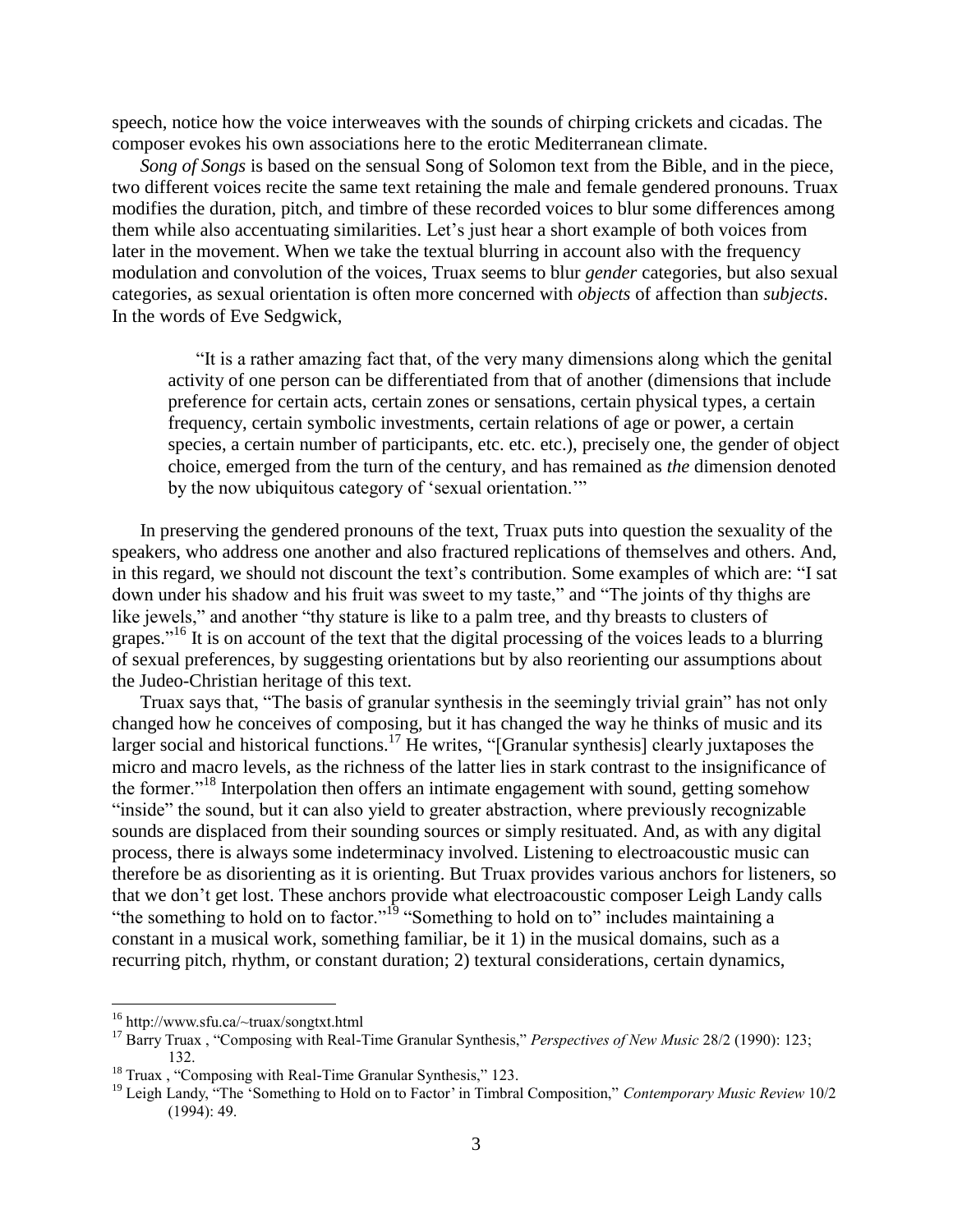timbres, or an inflection, and/or 3) programmatic or concrete elements, the so-called "extrinsic" factors listeners might recognize. And in this regard, Landy promotes the voice as the "most familiar and most versatile instrument there is.<sup> $20$ </sup> What some may be more reticent than others to admit is that, given the erotic sentiments of *Song of Songs*, we listeners "hold on to" Sedgwick's dimensions also while we are exploring quote, "musical domains."<sup>21</sup>

Music analysis is premised on associations and disjunctions. In Christopher Hasty's words, "an analysis or division of a musical object can proceed in countless ways depending upon what we choose to regard as its constituting elements or factors, how we choose 'to carve it up."<sup>22</sup> And Dora Hanninen meets Hasty at this juncture, writing, "Much of what we do as music analysts is predicated, in some way, on the recognition and modeling of repetition.<sup> $23$ </sup> In like terms, Sara Ahmed's "queer phenomenology" too turns to repetition, with a metaphor that translates easily into music-analytical terms. She conceives of history as a series of repeating gestures on the macro scale and of these repeating gestures on a smaller scale, as orientation.<sup>24</sup> On the micro level, sound appears discontinuous or granular, and simultaneously at the macro level, music ex-tends from that point at an angle. Indeed analysis *must* account for music's patterned continuities in both the near and far perspectives, since without this "measure of change" analysis loses perspective of the composition as a "work," or conversely it comes in danger of abandoning identity at the microscopic level, as identity is always contextual  $^{25}$ Identity, from the Latin *idem* meaning same, implies that things, persons, objects, or *grains* are both identifiable and classifiable by associations and by disjunctions. In other words, there is, of course, a politics to identity.

Philosopher Elizabeth Grosz has dedicated much of her recent work to exploring the indeterminacy of sexuality. She writes, "The function of sexual selection is to maximize difference or variation..."<sup>26</sup> and "the world itself comes to vibrate with its possibilities for being otherwise."<sup>27</sup> Here, sexuality is inherently indeterminate, and yet, such an insistence potentially undermines sexual identity, as subjects no longer have a common ground from which to identify with one another.<sup>28</sup> In the words of Eve Sedgwick, when sexual difference is considered *a priori*, we enter into a "stylized violence of sexual differentiation," where difference "must always be *presumed* or *self-assumed*—even, where necessary, imposed—simply on the ground that it can never be finally *ruled out*."<sup>29</sup> In characterizing queerness as immanently aleatoric, always in tangent to dominant normativity, we sacrifice queer specificity for an "asocial ontology" that supplants any stability from which to determine identity; *ergo* we give up even what is sexual or

<sup>20</sup> Denis Smalley, "Defining Transformations," *Interface* 22/4 (1993): 279-300; Landy, "The 'Something to Hold on to Factor," 54.

<sup>21</sup> Christopher Hasty, "Segmentation and Process in Post-Tonal Music," *Music Theory Spectrum* 3 (1981): 57.

<sup>&</sup>lt;sup>22</sup> Christopher F. Hasty, "If Music is Ongoing Experience, What Might Music Theory Be? A Suggestion from the Drastic." *ZGMTH* Sonderausgabe (2010): 205.

<sup>&</sup>lt;sup>23</sup> Dora A. Hanninen, "A Theory of Recontextualization in Music: Analyzing Phenomenal Transformations of Repetition," *Music Theory Spectrum* 25/1 (2003): 59.

<sup>&</sup>lt;sup>24</sup> Ahmed, 553.

<sup>&</sup>lt;sup>25</sup> Boretz "Metavariations" IV-I, 158.

<sup>&</sup>lt;sup>26</sup> Elizabeth Grosz, *Becoming Undone: Darwinian Reflections on Life, Politics, and Art (Durham, NC: Duke* University Press, 2011), 130.

 $27$  Grosz, 72.

 $28$  Grosz, 84.

<sup>&</sup>lt;sup>29</sup> Eve Kosofsky Sedgwick, "Paranoid Reading and Reparative Reading; or, You're So Paranoid, You Probably Think This Introduction Is about You," *Novel Gazing: Queer Readings in Fiction* (Durham, NC: Duke University Press, 1997), 11-2.